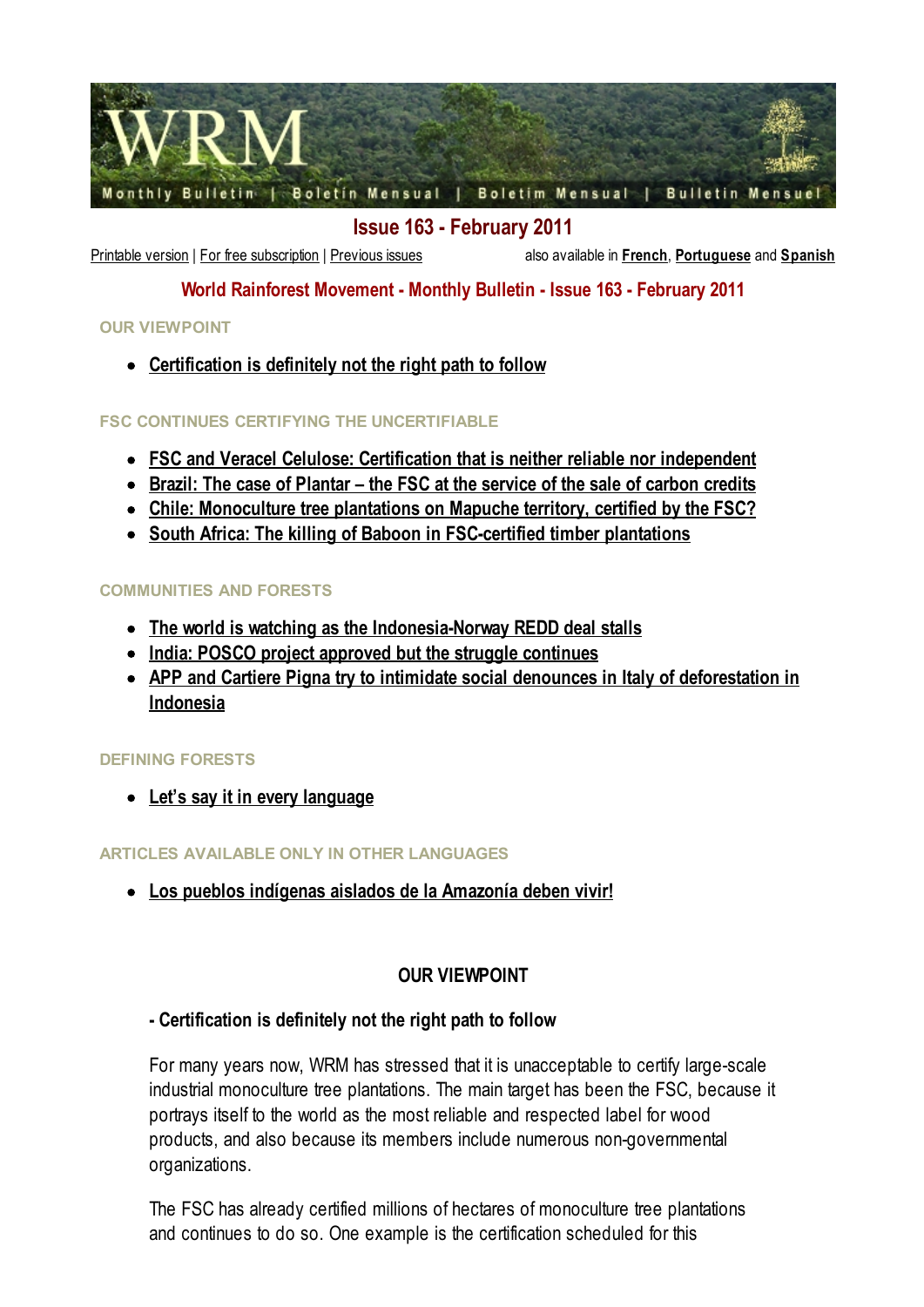February/March of Chikweti Forests of Niassa, a company that has caused major problems for peasant farmer communities in the province of Niassa, in northern Mozambique (see [www.wrm.org.uy/bulletin/161/Mozambique.html](http://www.wrm.org.uy/bulletin/161/Mozambique.html)).

Overall, the communities that are directly affected unanimously agree that it is impossible to certify large-scale monoculture tree plantations. For many years they have experienced first hand the damage and destruction caused by these plantations. Some of these communities were able to talk about their experiences in a recent film made by two Belgian journalists about the FSC certification of Veracel Celulose (read more in the article on Veracel and the FSC in this issue of the bulletin). Mapuche indigenous communities in Chile are also suffering the impacts of plantations, as described in another article in this edition, which notes that the main problem is that certified companies have no interest in changing their "model" of production, which "large-scale, monoculture, expansive and exclusive."

Nevertheless, the subject of the certification of monoculture tree plantations continues to divide activists, NGOs and consumers in the industrialized countries, where the majority of paper products are consumed. Many say they recognize that there are problems, but that the FSC is still the best option, because at least some things in a certified company are a bit better. But is this really the right path to follow?

It is worth remembering how the idea of certification first arose. To do this, we would need to go back to the 1980s in Europe, when the environment emerged as a major political issue. Back then, European NGOs organized a wide-scale boycott on tropical wood, as they believed that the trade and consumption of tropical wood was causing the destruction of forests around the world. It was also around this time that it became clear that the exploitation of natural resources in the countries of the South to supply the North and its patterns of production and consumption was causing irreversible damage, such as global warming, a phenomenon that will affect everyone everywhere, but will particularly affect the poor.

One outcome of the global concern over the environment was the United Nations Conference on Environment and Development – more commonly known as the Earth Summit – held in Rio de Janeiro in 1992, where one of the topics of discussion was the need to make production more "sustainable". From that point on, instead of accepting their responsibility and radically changing their production patterns, companies began to propose their own style of "sustainable production". The problems identified were, almost miraculously, transformed into "opportunities" for a new cycle of growth, but now in a "sustainable" way. For companies that promote the spread of large-scale plantations, certification was the perfect solution, because they could define their practices as "sustainable", increase the value of their products, and ease the concerns of consumers worried about the global environment – all without affecting their plans for expansion and, above all, their profits. On the contrary, certification means that they can charge even more for their products.

Governments and some NGOs provided their backing for this "positive message" that it was possible to "ecologically modernize" the means of production. First came certification for wood products (FSC) and subsequently, throughout the years, for other monoculture plantation products, thanks to organizations like the Roundtable for Sustainable Palm Oil (RSPO) and the Roundtable on Responsible Soy (RTRS). As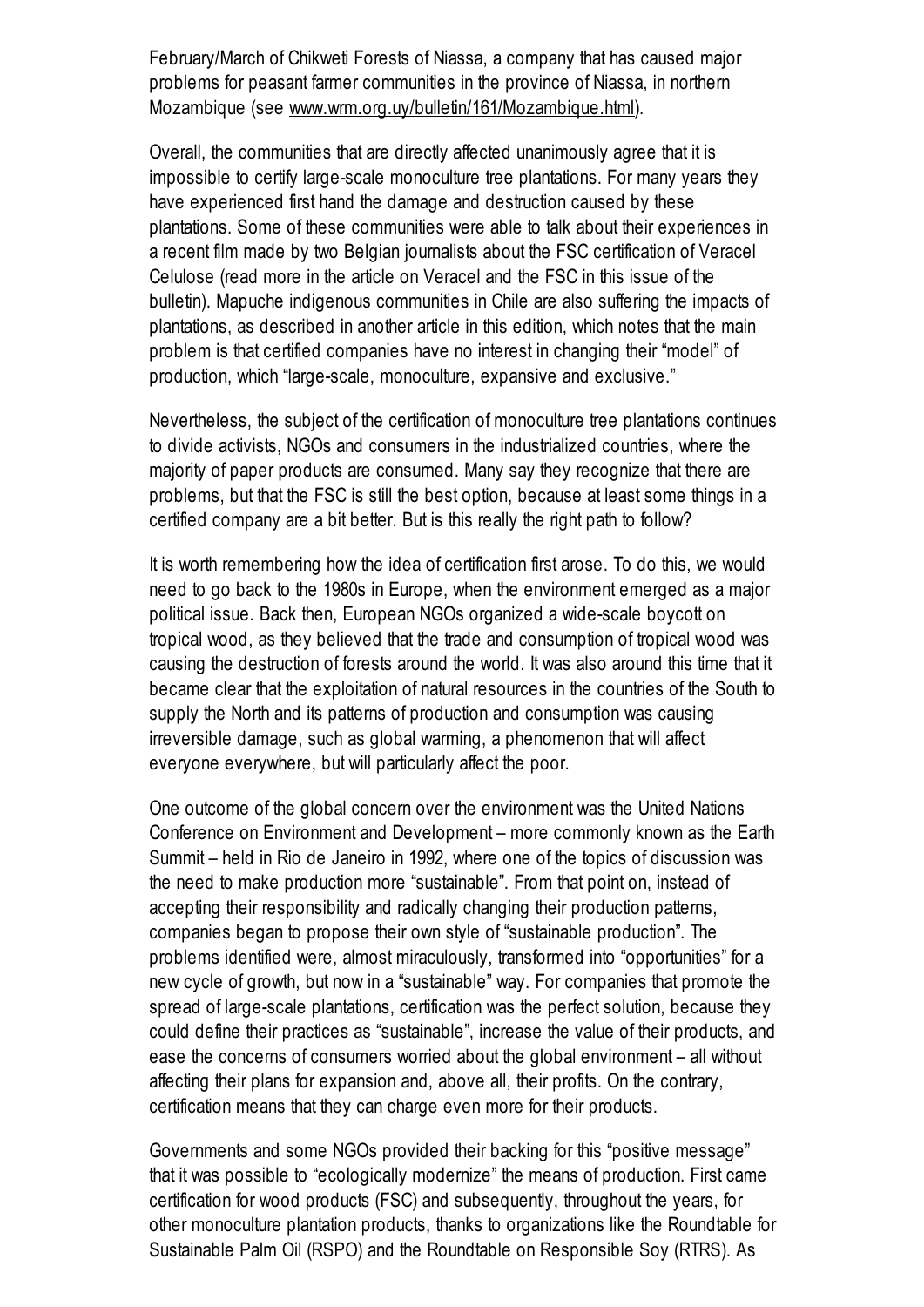certification gained force, so did the idea among consumers that it's okay to consume now, as long as the products consumed are "sustainable" and "certified". Boycotts became a thing of the past.

But while an ever larger number of monoculture plantations were being certified, ever greater criticism began to be voiced as well. It is interesting to note that these criticisms did not come only from the South, but also from the North. Numerous NGOs have now pulled out of the FSC, such as the German environmental organization Robin Wood. Even a recent study published by the European Commission

(http://ec.europa.eu/environment/integration/research/newsalert/pdf/226na6.pdf) recognizes that the FSC has not necessarily reduced deforestation, although this is an argument frequently used by those who defend FSC certification.

Meanwhile, a project for young people from Belgian and Finnish organizations, called Fair Move, recently focused on the issue of labels and certifications as a topic for discussion and reflection. They wanted to know if the labels currently used on the market, such as the FSC label, are really reliable. It's good to know that young people are questioning a label which for more than 10 years (!) has guaranteed "sustainability".

Other labels, such as the one for "sustainable" soy, have also been targeted for criticism. One example is an open letter recently published in a Belgian newspaper by a group of activists from Belgian organizations, addressed to Dutch NGOs that participate in the Roundtable on Responsible Soy (RTRS). The activists state in their letter that "a label from the RTRS for industrial soy does nothing relevant for human beings or for the environment. It deceives consumers who buy products with the RTRS label, in Belgium as well. And it offers a means of greenwashing for corporations like Monsanto, Cargill and Unilever."

The criticisms of labelling schemes like the FSC lead us back to a discussion of an issue that was pushed to the background by the practice of certification: excessive consumption patterns. There is an urgent need to reduce paper consumption and to encourage recycling and regional production on a smaller scale with a greater diversity of tree species and benefits for local communities.

The FSC does not question the need for countless disposable products manufactured with trees from certified plantations to enhance people's well-being. And the certified companies are of course even less likely to question it, since they are primarily concerned with increasing their sales and profits. Half of the paper consumed in the world is disposable, in other words, not really sustainable and questionable in terms of improving "quality of life". Moreover, it would be impossible to universalize the Western pattern of consumption, even if the products are certified. Nevertheless, companies continue to promote consumption, even introducing new products, now called "sustainable", as if excessive consumption had not led to grave problems, such as global warming. And if all of this were not enough, the FSC is also certifying monoculture plantations that are meant to serve as carbon sinks, thereby colluding in the false solutions put forward to fight global warming, as noted in the article on the company Plantar in this issue of the WRM bulletin.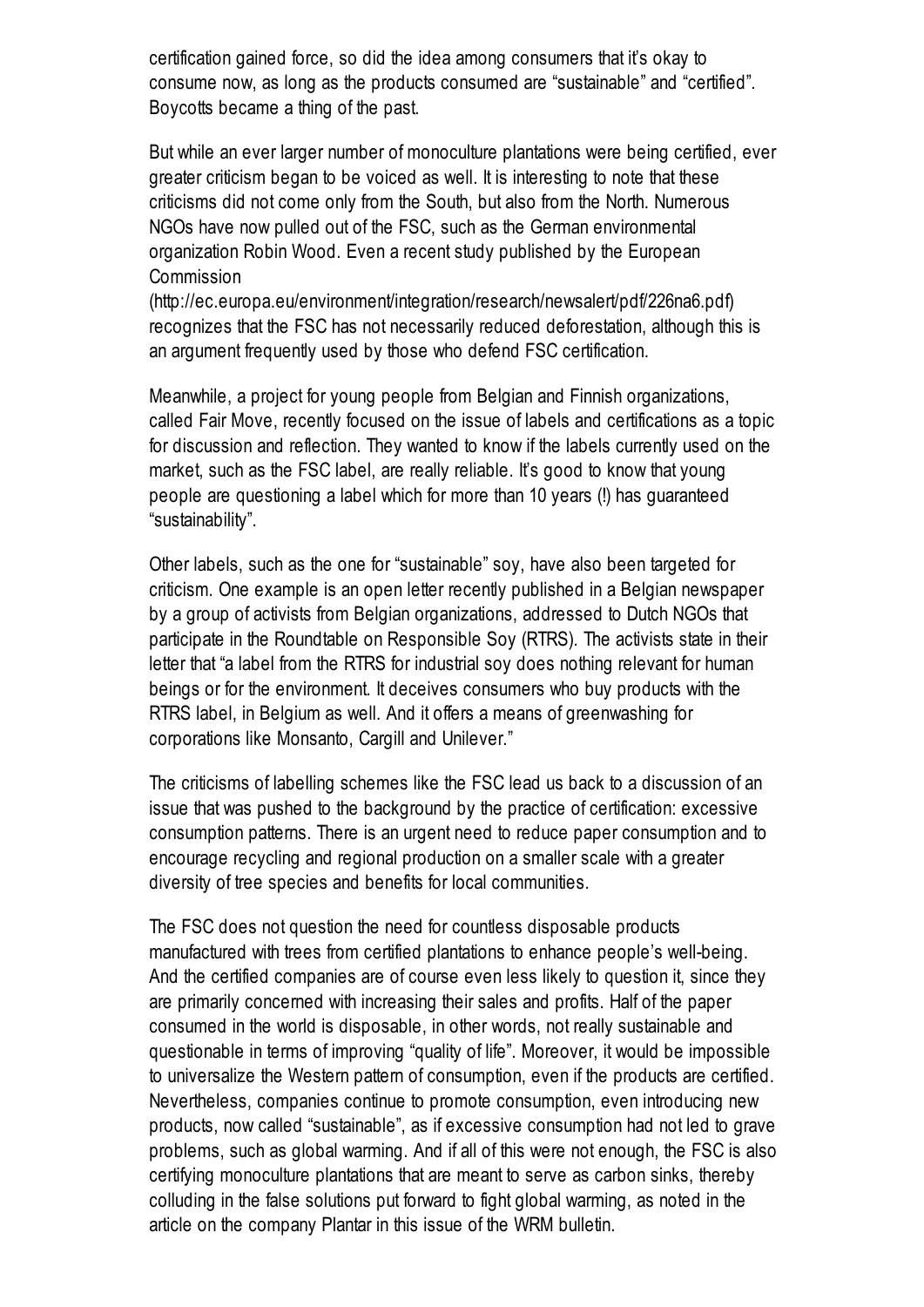In conclusion, our first task, which leads us back to the reason for devoting some articles of this bulletin to the subject of certification, is to alert readers and to encourage NGOs and consumers in general to take a stance on this issue. What is needed is a critical assessment of what certification has actually achieved over the years: the weakening of the struggles of local communities for their rights and natural resources and the strengthening of corporations that promote excessive consumption as a means of boosting their own profits. The time has come to pursue new paths that do not include certification.

[index](http://wrm.org.uy/bulletin/163/viewpoint.html#0)

## FSC CONTINUES CERTIFYING THE UNCERTIFIABLE

In today's system of certification almost any project can end up receiving a "green label", as long as it complies with certain formalities.

But the essence, the basic characteristics of destructive projects remain unquestioned. In the case of tree plantations, these characteristics include their large scale, the continuous drive towards their further expansion, the monoculture of a single species, and the consequent use of dangerous chemical products. This all adds up to a model that leads to destruction, the extinction of biodiversity, the exclusion and marginalization of local communities, and the alteration of the climate.

This is why we must go back and ask ourselves time and again, what has certification actually achieved? In the case of monoculture tree plantations, our answer is that it has contributed to strengthening companies that promote excessive consumption, with no regard for the consequences, as a means of increasing their profits. At the same time, certification weakens the struggles of local communities to defend their rights and natural resources as they stand up against the big companies that continue to advance with their "green labels".

Within the system of the certification of wood products, the FSC bears particular responsibility for the spread of millions of hectares of monoculture tree plantations around the world.

It is time that this fact was made crystal clear, and that is the aim of the following articles in this month's bulletin.

#### - FSC and Veracel Celulose: Certification that is neither reliable nor independent

In 2007, FSC certifying body SGS began the certification process for Veracel Celulose in Bahia, Brazil, in accordance with the FSC's principles and criteria. Veracel is a joint venture between the Swedish-Finnish transnational Stora Enso and Brazilian-based Fibria (formerly Aracruz). It controls some 100,000 hectares of monoculture eucalyptus plantations geared to the production of pulp for export, within a total area of over 200,000 hectares. It is currently working on doubling its pulp mill production capacity and plantations.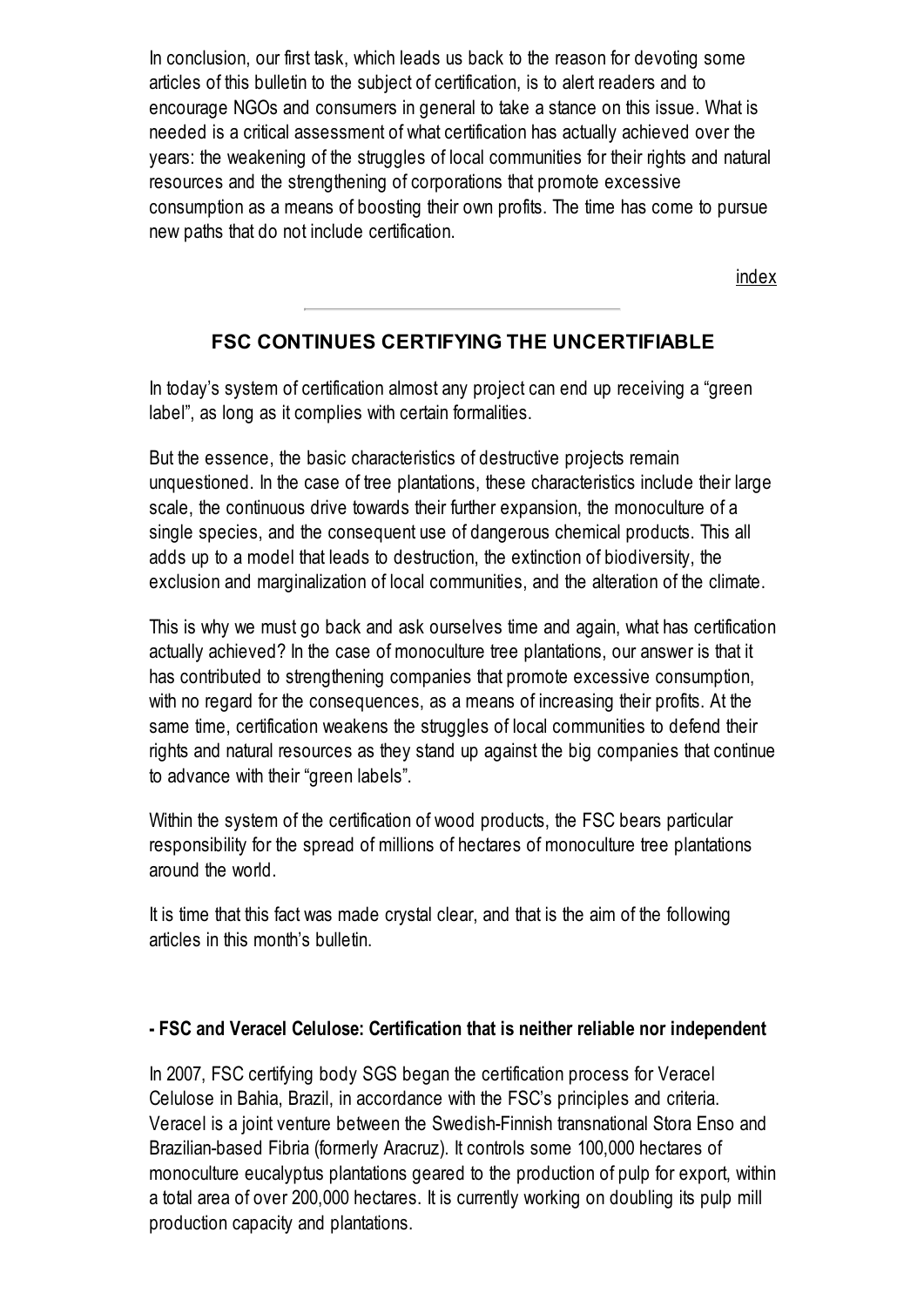Back in 2004, the FSC had initiated a review of its practice of certifying monoculture tree plantations, a practice that was harshly criticized by social movements and NGOs, including the WRM. This opposition was based on the fact that these plantations cause serious negative impacts, as demonstrated for years by the testimony of communities living near plantations and research and studies in all of the countries where monoculture tree plantations have been established. As a result, the 2007 certification process involving Veracel, a leading company in the plantation sector, was viewed as a "test case" by these social movements and NGOs to determine whether the FSC had changed its practice.

But the FSC had not changed. In 2008, SGS granted Veracel FSC certification, ignoring the various demonstrations and protests waged by social movements and NGOs in Bahia, the rest of the Brazil and around the world, before, during and after the certification. This opposition was spurred by Veracel's well-documented violation of FSC principles and criteria. (1) Nevertheless, through the certifying body SGS, which according to the FSC is an "independent" organization, Veracel obtained the FSC label and has consequently been able to export millions of tons of FSC-certified pulp since 2008.

In 2010, two Belgian journalists, Leopold Broers and An-Katrien Lecluyse, decided to undertake three months of fieldwork in the areas surrounding Veracel plantations. Their goal was to determine whether or not the company genuinely deserved the FSC label. Unlike SGS and many journalists who devote only a few days to fieldwork, these two journalists spent several months visiting the communities and talking with local inhabitants, in addition to listening to the company's side.

The result of this extensive fieldwork was an article in the Belgian socioenvironmental publication MO-Magazine and a 40-minute documentary that was premiered this January in the Belgian city of Gand. The premiere was attended by 250 people. The screening of the documentary was followed by a debate, with the participation of the FSC and WWF-Belgium, among others.

Both the article and the film represented a major contribution to the communities and social movements who resist and/or struggle against the power and the impacts of Veracel. Representatives of these communities and social movements were given a voice in both the film and the article, which is very different from the way they are normally treated by the authorities, and even by the FSC certifying body SGS. Through the work of these journalists, they have been able to make themselves heard in Europe. And their message to consumers is very clear: you are being duped.

What those who were present at the debate following the documentary screening found particularly striking was that the representatives who spoke out in defence of the FSC talked about the "independence" of the certifying body, in this case SGS, and the reliability of the label, even though the serious denunciations presented by the film had very clearly demonstrated that the label is far from reliable. As a result, it is difficult to consider the SGS as an "independent" organization, especially knowing that it is the company seeking certification – in this case, Veracel – that hires the certifying body. In other words, Veracel paid SGS for this service.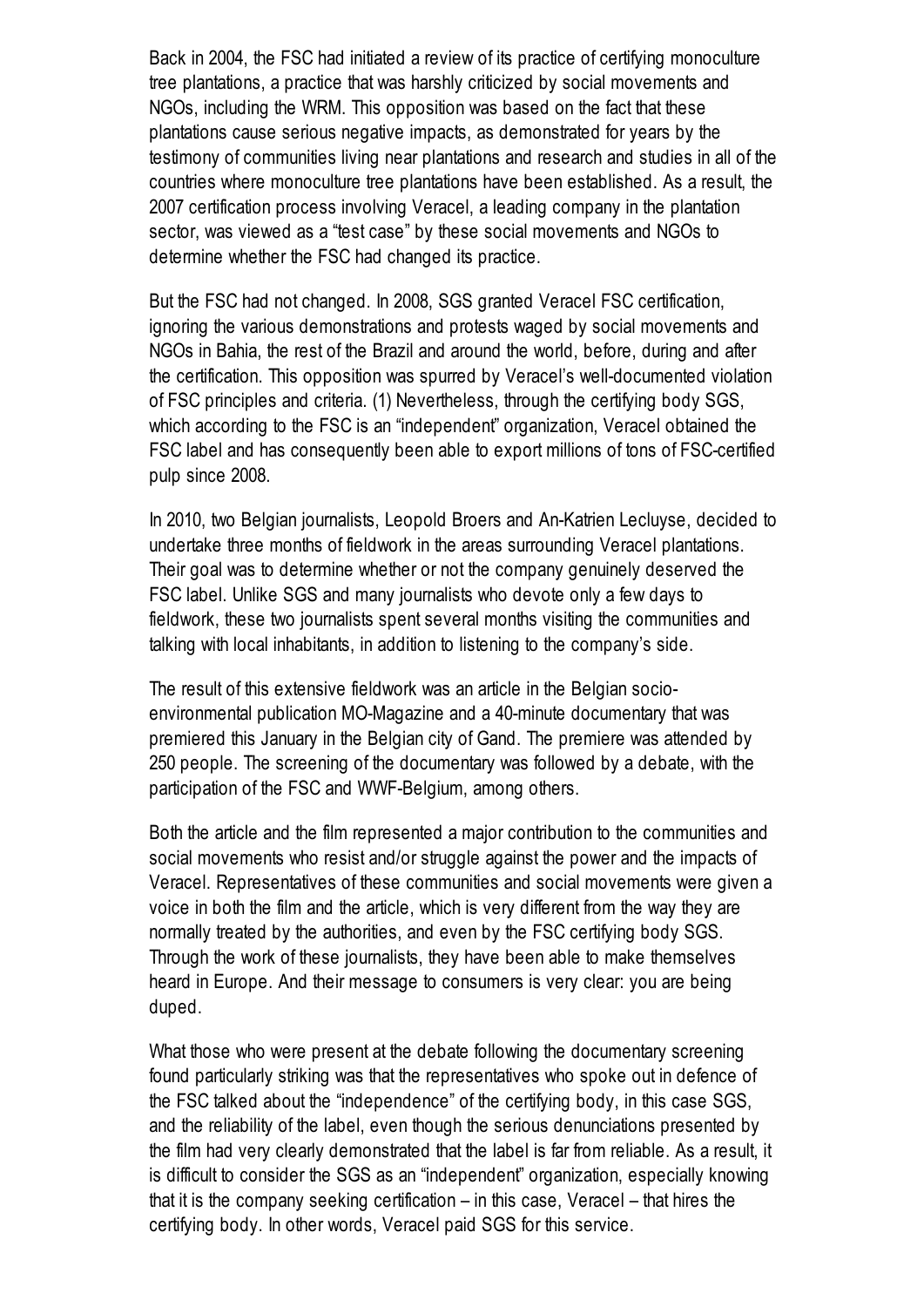The certifying body's lack of independence was made even more evident after the journalists submitted an official complaint to the FSC based on the denunciations they had documented. In response, the FSC ordered an audit of the work done by SGS. The findings of the audit were released in January 2011, curiously coinciding with the premiere of the journalists' film. The audit recommended the suspension of SGS accreditation to conduct FSC certifications in Brazil, due to its "unsatisfactory" performance.

In spite of this positive outcome for the communities and movements involved, a number of questions remain unanswered. Will Veracel be able to keep the FSC label? And why is it only now, after Veracel has already been certified for almost three years, that an FSC audit has finally declared that SGS did its job incorrectly, indicating as well that this FSC certifying body does not in fact comply with FSC principles and standards? Did it take a magazine article, a film, and a complaint lodged in Europe to make this happen? How much longer will the FSC continue to let organizations like SGS carry out certification assessments, while being paid by the companies seeking certification? And what does the FSC plan to do in the cases of other certified plantations where local communities have no possibility of making their voices heard internationally?

All of this leads to the conclusion that revoking the FSC label from Veracel and all other FSC-certified companies that operate large-scale tree plantations is crucial in order for the FSC to genuinely differentiate itself from the various other labels of "sustainability". On the contrary, if Veracel Celulose and other companies like it are able to maintain the FSC label, this will merely prove to the world that the FSC partakes in "greenwashing" and is therefore not reliable.

(1) [http://www.wrm.org.uy/actores/FSC/Veracel\\_Certidao\\_Obito.html](http://www.wrm.org.uy/actores/FSC/Veracel_Certidao_Obito.html)

[index](http://wrm.org.uy/bulletin/163/viewpoint.html#0)

## - Brazil: The case of Plantar – the FSC at the service of the sale of carbon credits

Companies that promote large-scale monoculture tree plantations do not seek the FSC label solely to increase the value of their final products. There are also companies that use the FSC for a very specific and very different purpose: obtaining certification to sell carbon credits. This is the case of Plantar, a company based in the state of Minas Gerais, Brazil.

Over 10 years ago, Plantar presented a carbon trade project proposal to the World Bank's Prototype Carbon Fund (PFC). The Fund was seeking carbon trade pilot projects to be executed through the Clean Development Mechanism (CDM) in various sectors of production, so that these "good" examples could later be replicated.

In its original project proposal, Plantar argued that it needed money from the sale of carbon credits to plant 23,100 hectares of monoculture eucalyptus plantations. Otherwise, it would be "forced" to use coal, another source of energy which,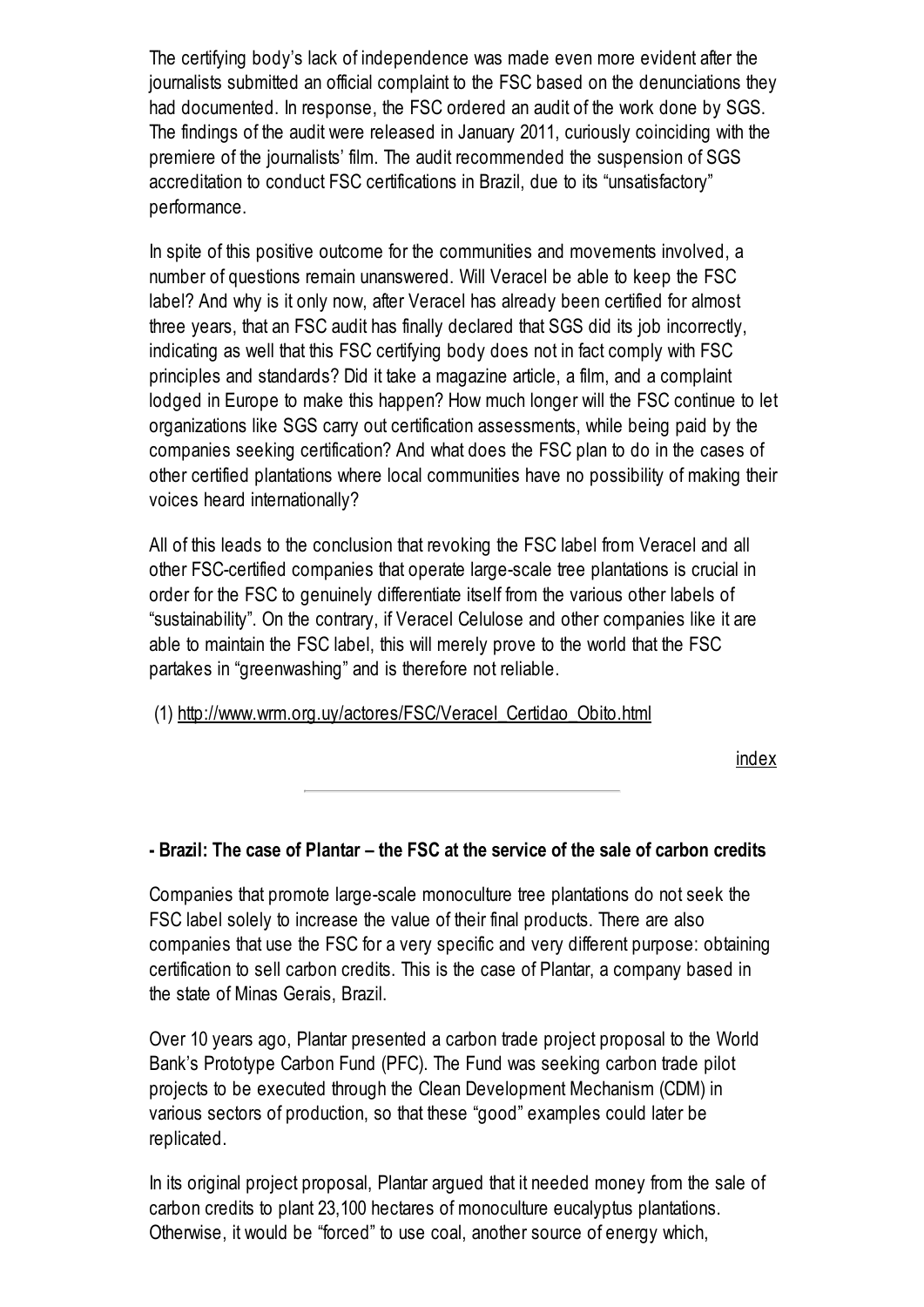according to Plantar, provided a much cheaper way to smelt pig iron at its plant in the city of Sete Lagoas. Plantar stated that using coal, a fossil fuel, would produce more carbon emissions than the use of plant-based charcoal. The latter, according to the company, is a "renewable" source of energy, since it would be made from the eucalyptus trees, which would be replanted numerous times. Since the project involved eucalyptus plantations and would serve as a model project for the World Bank, it obtained the FSC label, which served as a guarantee that it was a "good project" that would practice "good forest management" on those 23,100 hectares.

Plantar first received FSC certification in 1997. It should be mentioned that at that time, it was reported that Plantar was seeking this certification to produce barbecue charcoal. This claim seemed odd, however, since only a small portion of the charcoal produced from the certified plantation areas would be used for this purpose, while the majority was intended for the Plantar iron and steel works in Sete Lagoas. Moreover, this certification, like the certification of many other monoculture tree plantations, was highly criticized because of the negative impacts of Plantar plantations on the environment and local communities. (1) Plantar's interest in selling carbon credits became increasingly evident, and for this it needed the FSC.

It is rather interesting that on its website, the FSC states that it "provides a credible link between responsible production and consumption of forest products, enabling consumers and businesses to make purchasing decisions that benefit people and the environment (…)." Despite this claim, up until now, the FSC has not adopted a clear position regarding companies like Plantar, which have been using the FSC for years to guarantee the sale of their carbon credits. Carbon credits cannot really be considered under the category of "responsible consumption". Carbon trade projects fall under a completely different category: that of false solutions to the climate crisis.

In a paper that specifically addresses "forest carbon", the FSC stated in December 2010 that "FSC should not prevent its certified beneficiaries access to carbon markets, but will have to ensure that this does not bring about reputational risks for FSC." (2) In the meantime, however, Plantar's sale of carbon credits from its FSCcertified plantations is yet another factor contributing to the erosion of the FSC's credibility.

In September 2010, dozens of NGOs and social movements from Brazil and around the world submitted another letter to the Executive Board of the CDM – a mechanism of the United Nations Framework Convention on Climate Change (UNFCCC) – to protest this UN body's official registration of the Plantar project as a CDM project. The organizations highlighted the negative impacts of eucalyptus plantations and further stressed that these eucalyptus trees only store carbon temporarily, which is why "it is unacceptable that the carbon stored in eucalyptus trees be used to justify the emission of an equivalent amount of carbon through the burning of fossil fuels by polluting companies in Europe." The result is a net increase in carbon emissions, which demonstrates that this is a false solution for the problem of climate change. Despite this new letter, Plantar succeeded last September in registering the last and most controversial component of its CDM project with the CDM Executive Board: the use of its eucalyptus plantations as carbon sinks.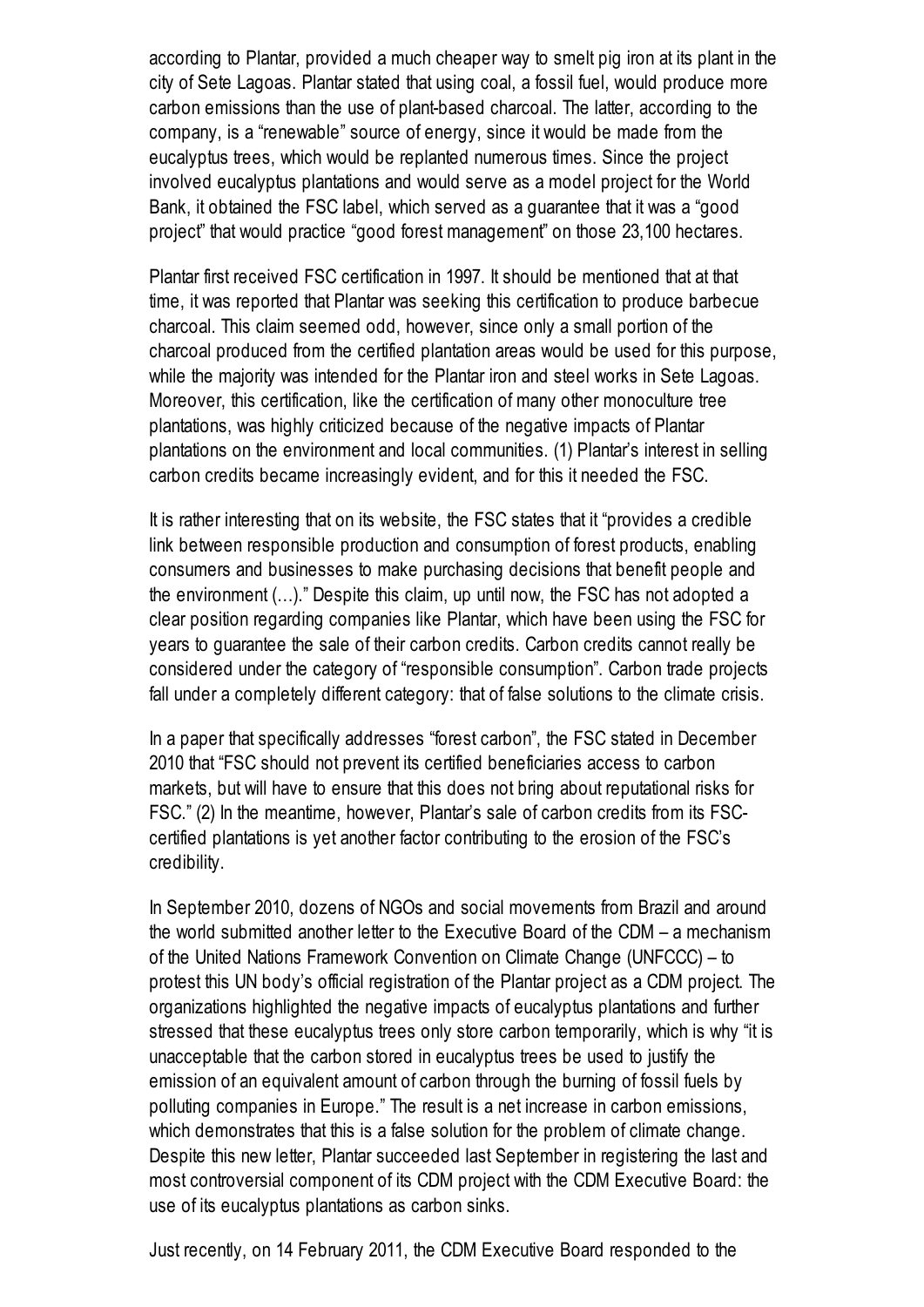letter that had been submitted by NGOs and social movements regarding the Plantar project. According to the Board, the letter expressed concern that the Plantar project did not contribute to sustainable development in Brazil, but this sort of assessment is the responsibility of the Brazilian government. In other words, the CDM Executive Board is hiding behind the Brazilian government's perverse official policy of promoting the expansion of monoculture tree plantations to satisfy business interests, causing numerous conflicts and negative impacts in the country. Moreover, the Board completely disregarded the argument put forward by the NGOs and social movements who signed the letter regarding the fact that the Plantar project merely aggravates the climate crisis. Given their role as "experts" on the subject of climate change, this is something the Board members obviously should have addressed in their response, and yet they did not acknowledge it whatsoever. This can only be interpreted as a total lack of consideration for civil society.

Plantar and other companies in the sector will now undoubtedly attempt to register more carbon projects to seek increased funds and profits for their business operations. Lorentzen Empreendimentos, a company run by Haakkon Lorentzen, son of the founder of Aracruz Celulose – now Fibria – has joined forces with Plantar in a new joint venture called Aflopar. This company has already acquired at least 60,000 hectares of land in the state of Minas Gerais. (3)

Aflopar's objective, according to Lorentzen, is to produce charcoal, but the company also plans to operate in the carbon trade sector, in other words, to sell carbon credits to polluting companies interested in buying them. For his part, the owner of Plantar, Geraldo Moura, after noting the difference in costs between using coal and plant-based charcoal, declared: "When the iron and steel companies that switch to charcoal start to compensate for that difference by selling carbon credits, they will realize that this substitution is a good business move." (4)

We have long denounced the lack of credibility of the FSC as it ultimately legitimates monoculture tree plantations and weakens the resistance struggles of impacted communities. If the FSC starts certifying tree plantations that want to profit also from carbon credits, it will only confirm that FSC's "green" label just helps to increase corporate profits and further exacerbate the climate crisis.

- (1) [www.wrm.org.uy/actores/FSC/certificaport.html](http://www.wrm.org.uy/actores/FSC/certificaport.html)
- (2) http://www.fsc.org/fileadmin/web-

[data/public/document\\_center/News/Climate\\_change\\_news/](http://www.fsc.org/fileadmin/web-data/public/document_center/News/Climate_change_news/FSC_FCWG_Issue_Paper_Carbon_FINAL.pdf)

FSC\_FCWG\_Issue\_Paper\_Carbon\_FINAL.pdf.

(3) Ferreira, Rodrigo, "Bioenergia e o mercado de carbono: oportunidades para a cadeia produtiva da siderurgia", presentación powerpoint durante el "Seminário Bases Bioenergéticas para uma Industria Verde", 6 April 2010.

(4) Herzog, Ana Luísa, "Agronegócio, eles querem florestas...",

[http://planetasustentavel.abril.com.br/noticia/desenvolvimento/](http://planetasustentavel.abril.com.br/noticia/desenvolvimento/conteudo_270602.shtml?func=1&pag=0&fnt=9pt)

conteudo\_270602.shtml?func=1&pag=0&fnt=9pt, Revista Exame, February 2008.

[index](http://wrm.org.uy/bulletin/163/viewpoint.html#0)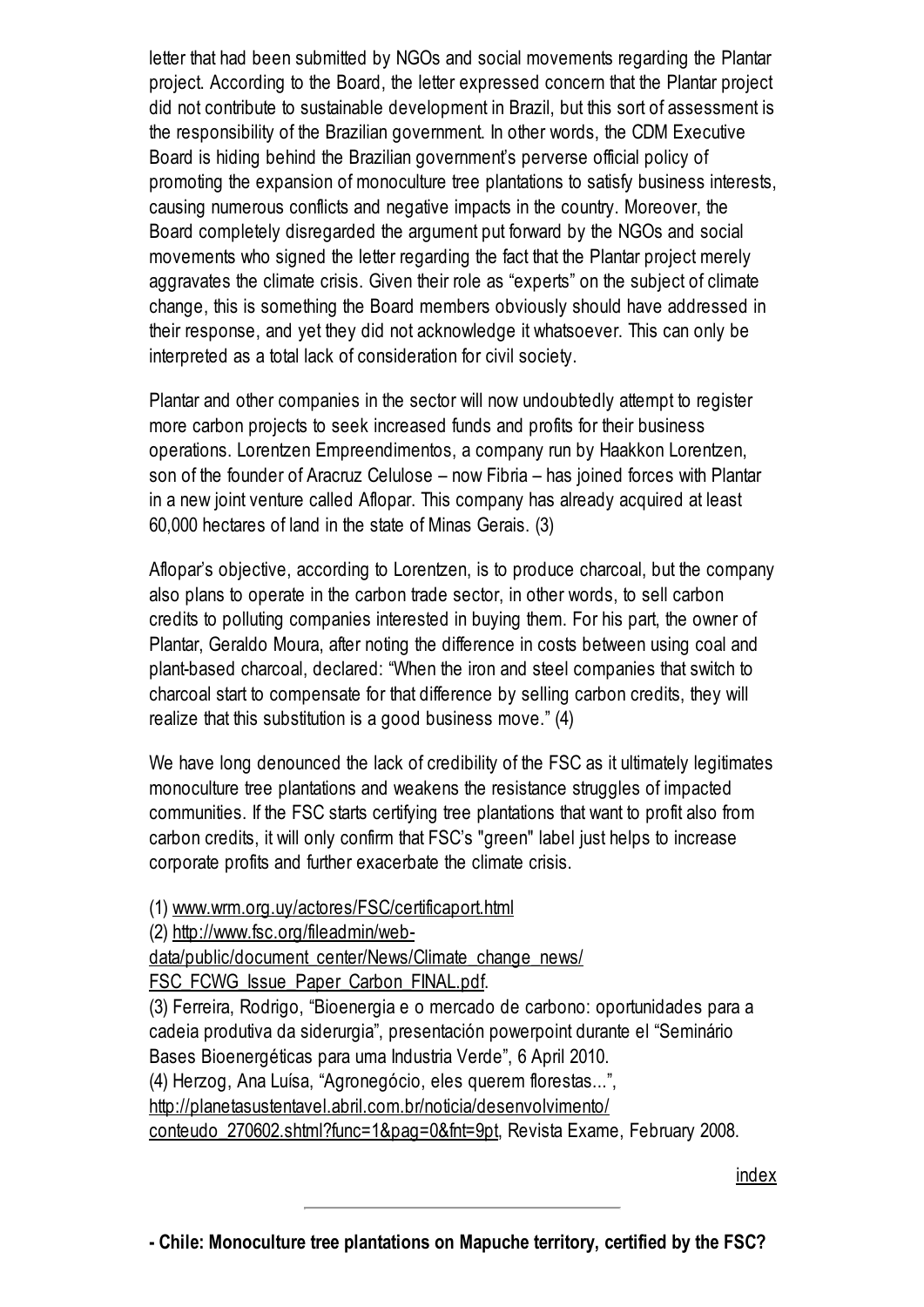Since 1974, industrial monoculture tree plantations have spread throughout Chile, and are particularly concentrated in the regions of Bío-Bío and Araucanía, although they are also found in the regions of Maule, Los Ríos and Los Lagos.

Decree Law 701, passed by the Pinochet military dictatorship and still in force today, granted state subsidies to private companies as a means of promoting the forestry industry. Large tracts of land and state-owned plantations were privatized and gradually ended up in the hands of powerful economic groups, like the Matte and Angelini Groups, effectively dismantling the advances achieved by Agrarian Reform in the redistribution of land ownership. Of the 10 million hectares of land that had been expropriated, three million were sold at low prices and under highly favourable conditions. (1) Private companies obtained financing for up to 75% of the costs of planting pine and eucalyptus trees on Mapuche indigenous territory for 37 years.

Since then, forestry sector exports have been given high priority by successive Chilean governments, which have continued to support and promote the sector. The drastic expansion of industrial tree plantations has not only infringed on agricultural land and native ecosystems like forests, but also on the traditional territory of the Mapuche people, which provides the material and spiritual support for their very existence.

Throughout this time, territorial conflicts between Mapuche communities and plantation companies, especially Forestal Mininco and the companies grouped under Bosques Arauco, have been a constant occurrence. As explained by Alfredo Seguel of the Konapewman Mapuche Association, "for Mapuche organizations, the conflict with forestry companies is not merely a dispute over land." According to the forestry commission of the Coordinating Committee of Mapuche Territorial Organizations and Identities, "the territorial conflict with the forestry companies is a fight for survival, for rights, dignity, recognition, and the possibility of autonomous development. For the coordinating committee, stopping the expansion of the forestry sector is also a means of preventing this activity from provoking even greater impoverishment, environmental damage and cultural deterioration for the Mapuche people and vast sectors of society." (2)

These ongoing conflicts have resulted in a long list of Mapuche people wounded, killed, harassed, arrested, tried and sentenced with the full weight of the law in civilian and military courts, often under laws created during the military dictatorship which remain in force, for their participation in protests in urban and rural areas aimed at recovering their land and halting the further spread of tree plantations.

In the meantime, as revealed by a recent report on independent forestry monitoring of river basins in the Los Ríos region, "the increase in the emigration of the rural population to cities is a consequence of the new land ownership regime in rural areas, with the expansion of tree plantations being a significant factor in this process." (3)

Another ongoing problem is the growing scarcity of water in rural areas in southcentral Chile, where "the vast areas of tree plantations and the methods of harvesting used alter the normal levels and water quality of rivers, which means that the decisions adopted by the forestry companies on the land where their assets are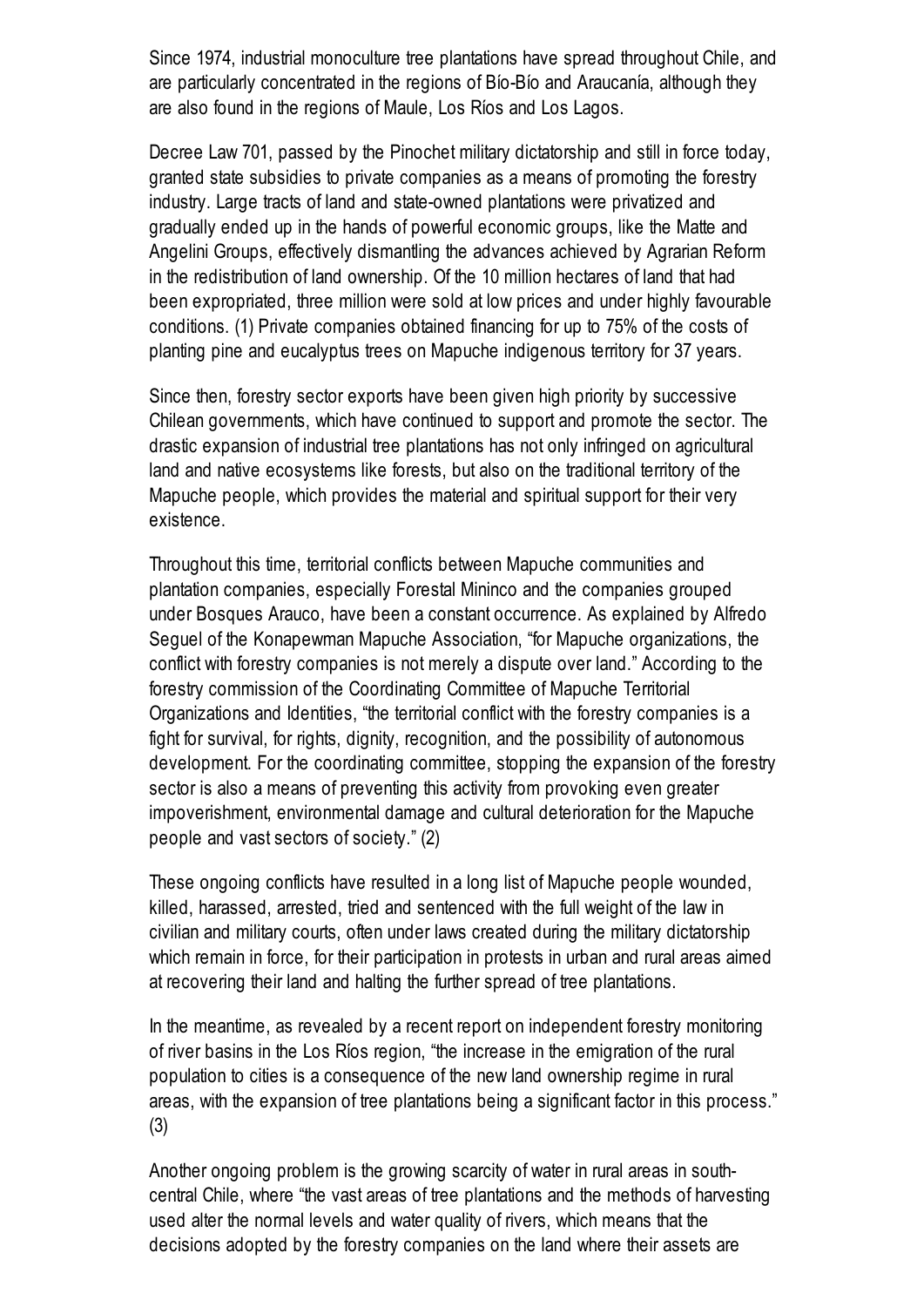located affect all of the area's inhabitants." This is particularly true for the Mapuche people, "who have lived in these territories since time immemorial, and maintained a harmonious interrelation with the water and land until the European invasion." The companies do not consider the effects of the huge volumes of water consumed by fast-growing tree species in areas where water is scarce, which prevent water from being used for other productive activities, among other impacts. This problem is also ignored by the government policies that promote the spread of tree plantations." (4)

The water shortages provoked by monoculture plantations of fast-growing exotic tree species have worsened the conditions faced by Mapuche communities, who organized a massive march against the expansion of tree plantations in Araucanía, among other regions, in 2006. The Ñancuichew Association of Lumaco, together with Mapuche communities in Lumaco, Purén, Los Sauces, Traiguén, Victoria and Ercilla, declared that the reason behind the protest march was "the presence of privately owned pine and eucalyptus plantations on their territory, among other problems." They also described the plantation companies' actions as "environmental terrorism." (5)

Recently, the mayor of the commune of Antuco, in the province of Bío-Bío, blamed monoculture pine and eucalyptus plantations for aggravating the drought currently affecting peasant farming communities in the region. The mayor stated that intensive cultivation of these trees is "using up the water sources in rural areas, which is further accentuated in the summer season in the Precordillera region." (6)

Despite the well-documented impacts of the industrial and intensive cultivation of trees, forestry sector companies are now attempting to obtain the "green label" of FCS certification for their plantations. During a recent visit to a number of communes in Araucanía (Nueva Imperial, Chol Chol, Galvarino, Traiguén, Lumaco, Los Sauces, Purén, Angol and Renaico), Claudio Donoso Hiriart told WRM about the "devastation and desolation" caused by pine and eucalyptus plantations, which "have replaced native forests and highly fertile agriculture land and are finishing off the water and land." He commented that "the most striking commune is Lumaco, where plantations occupy 52.5% of the total land area of what is the poorest commune in the region (Mininco is the largest landowner)." He also showed us a video of a eucalyptus plantation established on what was once prime agricultural land in the commune of Chol Chol, which is now facing severe water shortages, and where there is a sign posted with the FSC certification label.

Forestal Mininco is currently seeking FSC certification for a total of 666,581 hectares of plantations spread across the regions of El Maule, Bío-Bío, Araucanía, Los Ríos and Los Lagos.

In response, this past January in Temuco, the Mapuche organizations and communities gathered together in the Wallmapu Futa Trawun – an autonomous and self-organized body made up by ancestral community authorities, group leaders, community members, young people and students from throughout the Mapuche nation – addressed the national and international public through a press release in which they declared:

"Today, January 25, we held a meeting with Mr. Freddy Peña, the head of the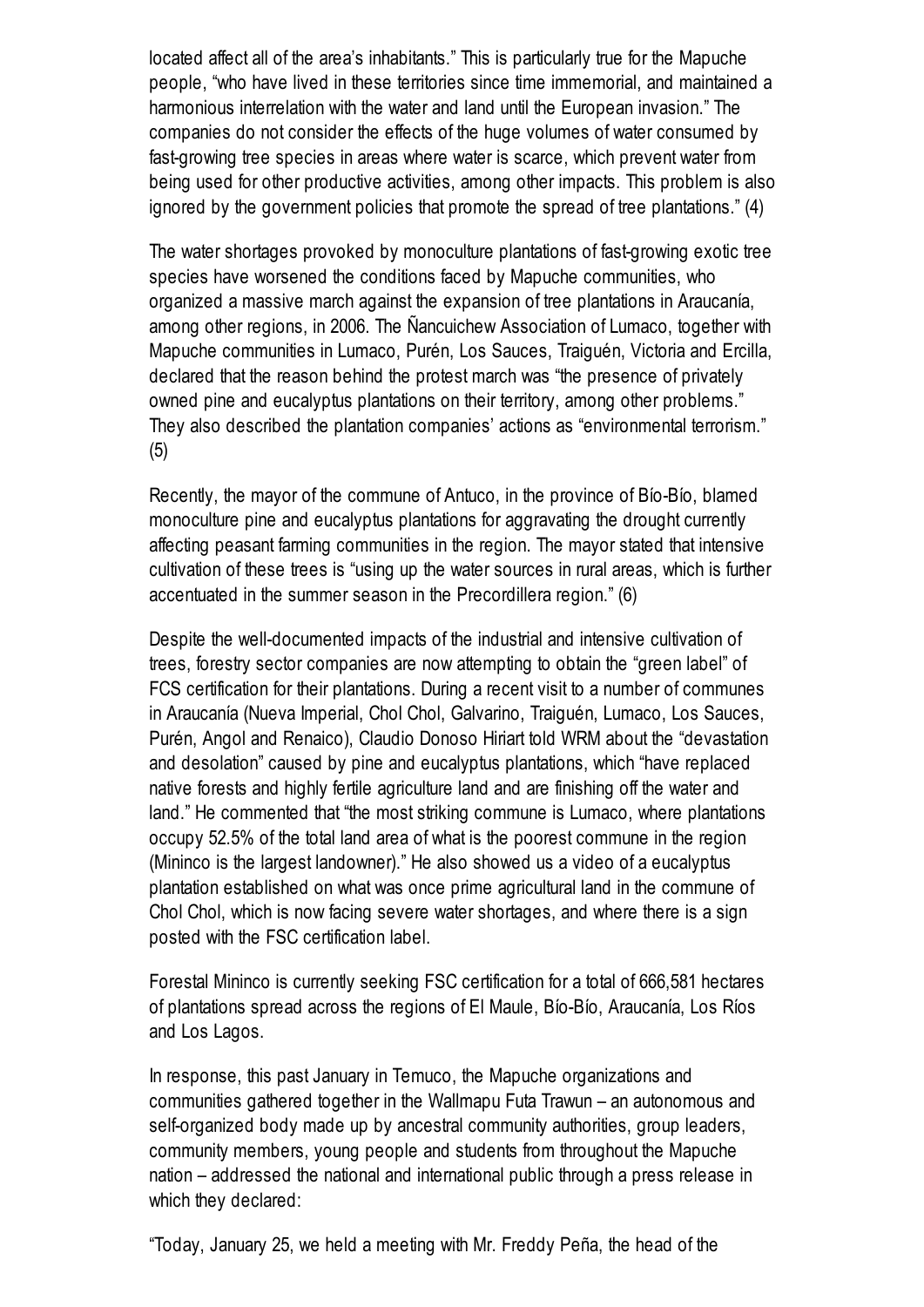auditing commission from the United States (FSC) certifying body Smartwood, who is gathering information and background for the certification of the wood produced by the company Forestal Mininco.

"This certification is very important in order for Forestal Mininco to sell its products in vital markets, mainly in Europe, Asia and the United States. The company must fulfil a series of requirements related to the protection of the environment, good relations with local communities, respect for laws, conventions and the culture of indigenous peoples, not infringing directly or indirectly on the resources and land rights of indigenous peoples, respect for sacred places, compensation for damages, respecting traditional knowledge, providing nearby communities with skilled employment and training opportunities, respect for labour legislation in accordance with ILO conventions, etc.

"The Lonko, Machi and Werken participants and Mapuche leaders and community members from different territories wish to express our profound concern to this auditing commission with regard to all of the damage that this company has caused in our territories. The cultural and environmental genocide and criminalization of our social demands which it has carried out against our nation, and all of the suffering caused to thousands of our families. At the same time, we have submitted to them a file of background material gathered by our leadership and professionals, which provides evidence of all the environmental, cultural, social and economic impacts, as well as the criminalization, sentencing, imprisonment and murder of community members fighting to recover their territory, for which Forestal Mininco is responsible."

The Wallmapu Futa Trawun stresses that the "predatory company Forestal Mininco" should not be certified, and calls on the different Mapuche communities to "be aware and informed of events that have a bearing on our individual rights and the customary rights of the Mapuche nation and the intentions of these companies that destroy our territory, our Itrofilmongén, with all of the life forms that our nation has defended and protected throughout the thousands of years of our history." (7)

The plantation companies could try to improve the way they carry out their business, but they have no intention of changing their model of production: large-scale, monoculture, expansive and exclusive. This model is uncertifiable, as well as incompatible with a policy of territorial sustainability for Mapuche communities in La Araucanía.

(1) "Modelo forestal chileno y Movimiento autónomo Mapuche: Las posiciones irreconciliables de un conflicto territorial", Alfredo Seguel, 2005,

[http://www.wrm.org.uy/paises/Chile/modelo\\_forestal\\_chileno.html](http://www.wrm.org.uy/paises/Chile/modelo_forestal_chileno.html)

(2) "Conflicto público de tierras y Recursos naturales": Expansión forestal y territorialidad Mapuche (Chile), Alfredo Seguel, Agrupación Mapuche Konapewman, <http://www.mapuche.nl/doc/seguel0906.pdf>

(3) "Informe Nacional, Monitoreo Forestal Independiente en Cuencas Hidrográficas Abastecedoras de Agua de la XIV Región de Los Ríos"; ONG-Forestales por el Bosque Nativo.

(4) "Gran marcha mapuche en contra de expansión forestal en La Araucanía", Aldea Comunicaciones, <http://www.olca.cl/oca/chile/region08/forestales01.htm> (5) Ibid.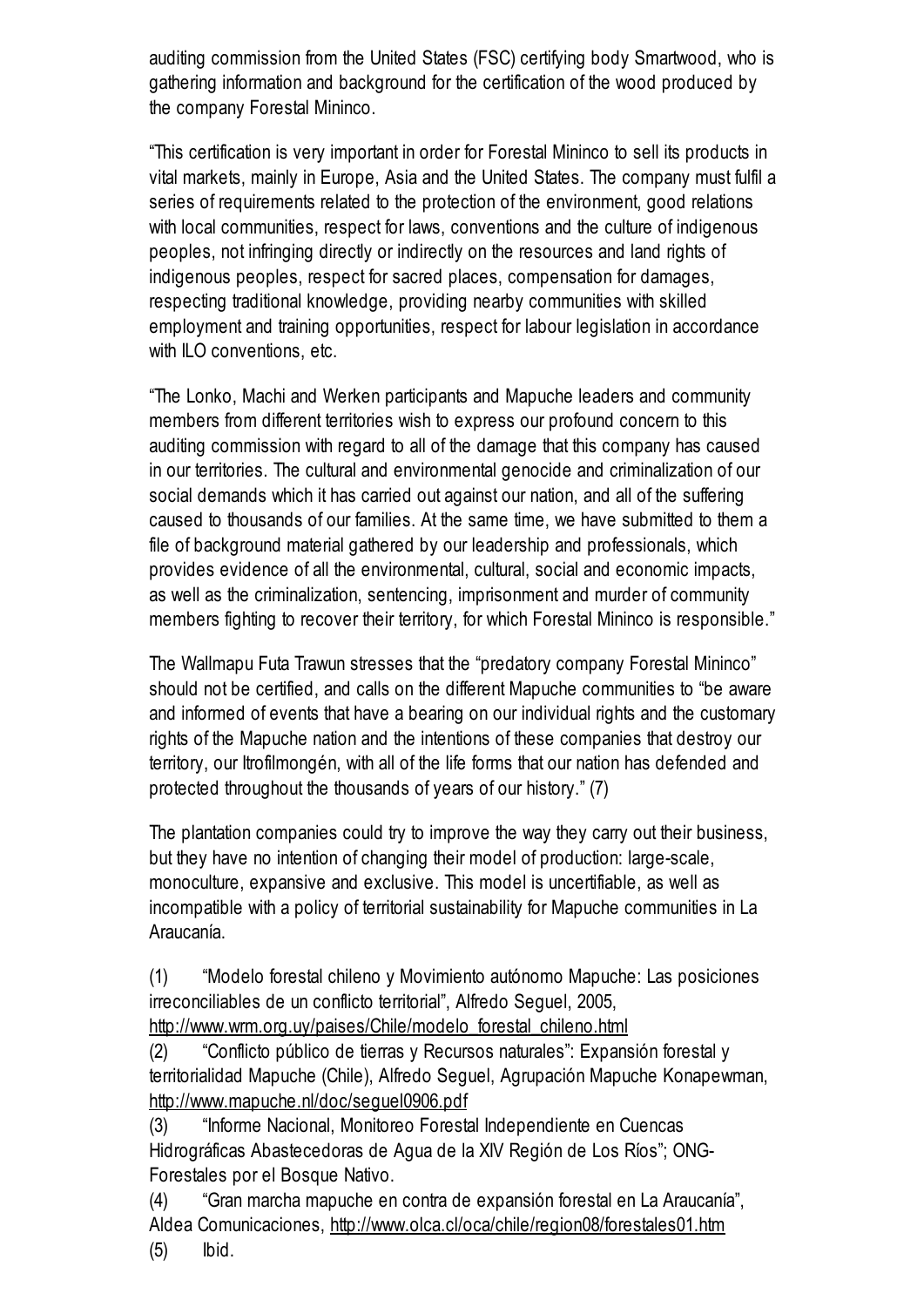(6) "Antuco: Alcalde considera que plantaciones de pino y eucaliptos agudizan la sequía", Bío-Bío La Radio, http://www.radiobiobio.cl/2011/02/01/antuco-alcalde [-considera-que-plantaciones-de-pino-y-eucaliptos-agudizan-la-sequia/](http://www.radiobiobio.cl/2011/02/01/antuco-alcalde-considera-que-plantaciones-de-pino-y-eucaliptos-agudizan-la-sequia/)

(7) "Declaración de Fvta Xawun Mapuche por certificación de Forestal Mininco", national and international press release, <http://www.observatorio.cl/node/1326>

This article was based on the references cited above, which were sent by Paulina Veloso, Colectivo VientoSur, e-mail: [paulina.veloso@gmail.com](javascript:location.href=), and comments by Claudio Donoso Hiriart.

[index](http://wrm.org.uy/bulletin/163/viewpoint.html#0)

## - South Africa: The killing of Baboon in FSC-certified timber plantations

GeaSphere is an environmental pressure group working towards a more sustainable model of living based on lower impact agriculture practices that are environmentally sustainable, socially just and which ensures food security and promotes locally based economies and poverty alleviation in the southern African region. A major threat to the local integrated environment is the large scale industrial timber plantation industry, responsible for the transformation of millions of hectares of bio diverse grasslands, the primary vegetation type in most of Southern Africa's timber growing regions.

One of the most destructive impacts of industrial timber plantations is on biodiversity. Non native timber species utilized outcompete the indigenous vegetation by utilizing vast quantities of scarce water and by 'shading out' the life-giving sun which grassland species depend upon. By managing for timber, the industry protects the plantations from fire. Excluding this vital element delivers the final nail in the coffin of grassland biodiversity. (Grassland plants are dependent on fire).

'Fast Wood' plantations are harvested frequently and the resulting 'clear cuts', combined with the practise of 'burning slash (branches not utilized)' negatively impacts on the soil resource, causing hydrophobic conditions and exasperating soil erosion. The monoculture model destroys soil biodiversity, resulting in soil being 'mined' of its vitality. Long term soil nutrient impoverishment is inevitable.

### FSC Principle 6 states that:

"Forest management shall conserve biodiversity and its associated values, water resources, soils, and unique and fragile ecosystems and landscapes, and, by so doing, maintains the ecological functions and the integrity of the forest."

According to Dr. John Scotcher, FSC S.A. Contact Person:

"The focus of this principle in the South African context is on conserving representative portions of biodiversity within the forestry landscape and ensuring that ecological functions of these ecosystems are maintained. Conservation of biodiversity within planted compartments is not a primary objective, with these areas being managed to maximise economic returns".

GeaSphere is of the opinion that these critically important principles MUST be made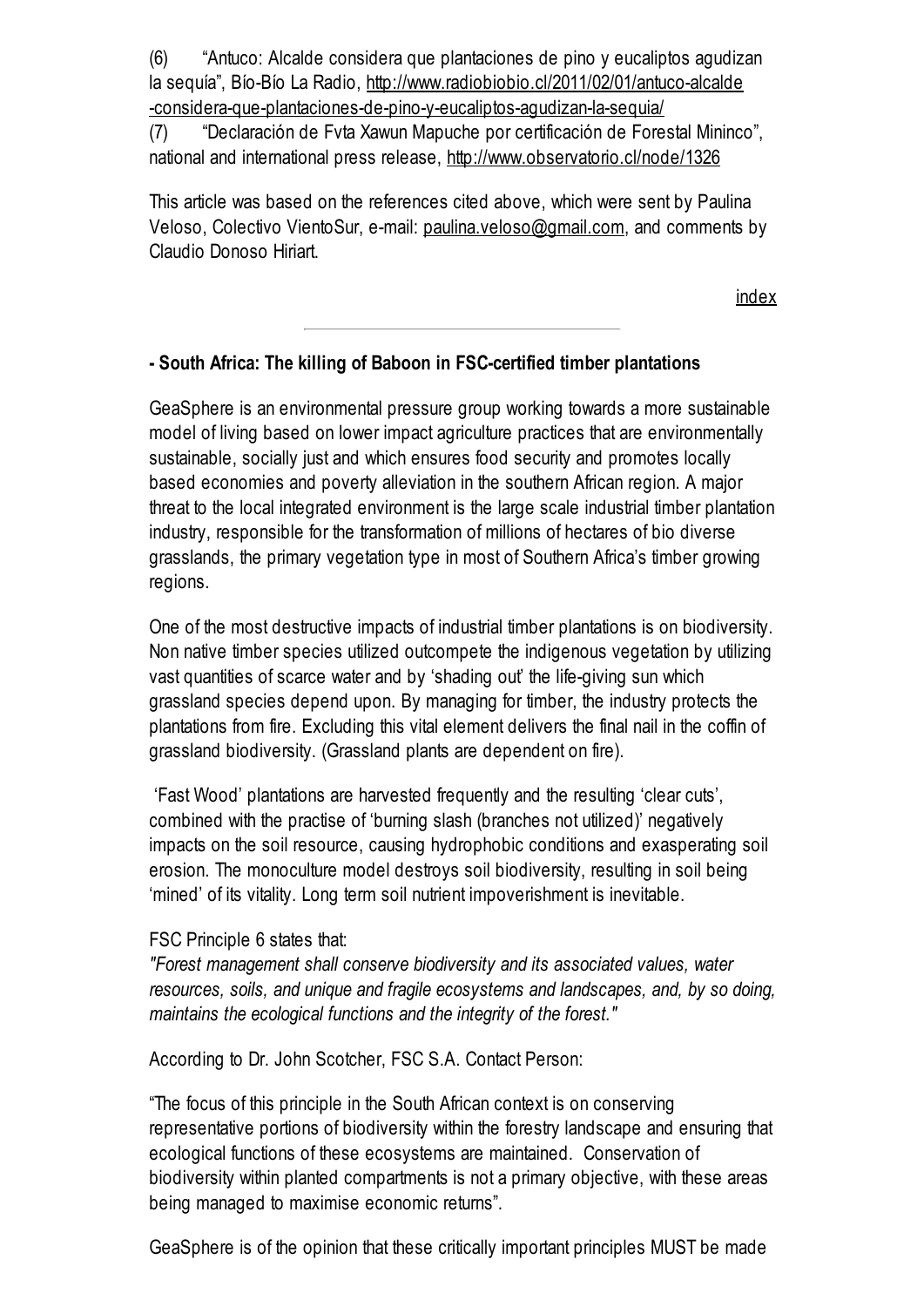applicable WITHIN the FSC certified production compartments. Bio diversity is an essential element of sustainability, and there should be urgent efforts by industry to establish diversity and promote holistic eco system functioning.

Biodiversity impoverishment in timber plantations has recently come under the spotlight, epitomized by the drastic measures employed by industry to control 'pest animals'.

On the 11th of January 2011, GeaSphere lodged a formal complaint to FSC (Forest Stewardship Council) International under the heading "the killing of Baboons in FSCcertified timber plantations in South Africa". According to unofficial numbers, 14 permits, allowing for almost 2000 Baboons to be 'captured and culled' were issued by the authority to the timber industry over the past two years only.

The timber industry does not have any other validation for this practice than the economical damage that Baboons allegedly cause to the industry by stripping off the bark of some of the timber trees and causing them to die. Yet, what gives the profithungry managers and directors of the timber industry the right to decide upon the lives of hundreds of Baboons which are being forced into plantations due to the lack of natural habitat?

It is concerning that most of the plantations in which Baboons are being shot are certified under the FSC certification system. John Scotcher, main FSC contact person in South Africa and at the same time main environmental consultant for Forestry South Africa, states that FSC, as a supposedly independent supervisory body for the plantation industry, was aware of the culling prior to GeaSphere's complaint. It is obvious that FSC failed to react on its own to save the lives of innocent Baboons. This is despite the fact that, in addition to the widely spread ethical and emotional concerns that are being raised, even the professional scientific community regards the current practice of extirpation as not viable, unsustainable and seemingly ineffective with regards to the actual decrease in Baboon damage.

During the process of investigating the case further, GeaSphere came across a research document from 2006, which has been hidden away by the industry for more than two years from the general public and interested and affected parties. Professor Leslie Brown, chair of the research unit that conducted the research, says that "the timber industry was not happy at all when the research team presented the actual result of the study to the foresters". Although the study has been uploaded to the official Baboon Damage Working Group website in 2008, the industry left out crucial parts of the study – obviously on purpose as those parts are the most significant on the issue and the most devastating with regards to the industry's 'trap and shoot' practice.

The dissertation for instance results that the researcher's "professional, scientific opinion is that, at present, it is simply not possible to say that control procedures [trap and shoot] work, or that they represent a cost-effective use of GFP/KLF resources." Furthermore, the final paper gives a number of recommendations to the industry, including "the introduction of buffer zones of natural vegetation" and "presenting baboons with better quality foods that require less energetic effort to access". The study has found that in areas where cages have been set and Baboons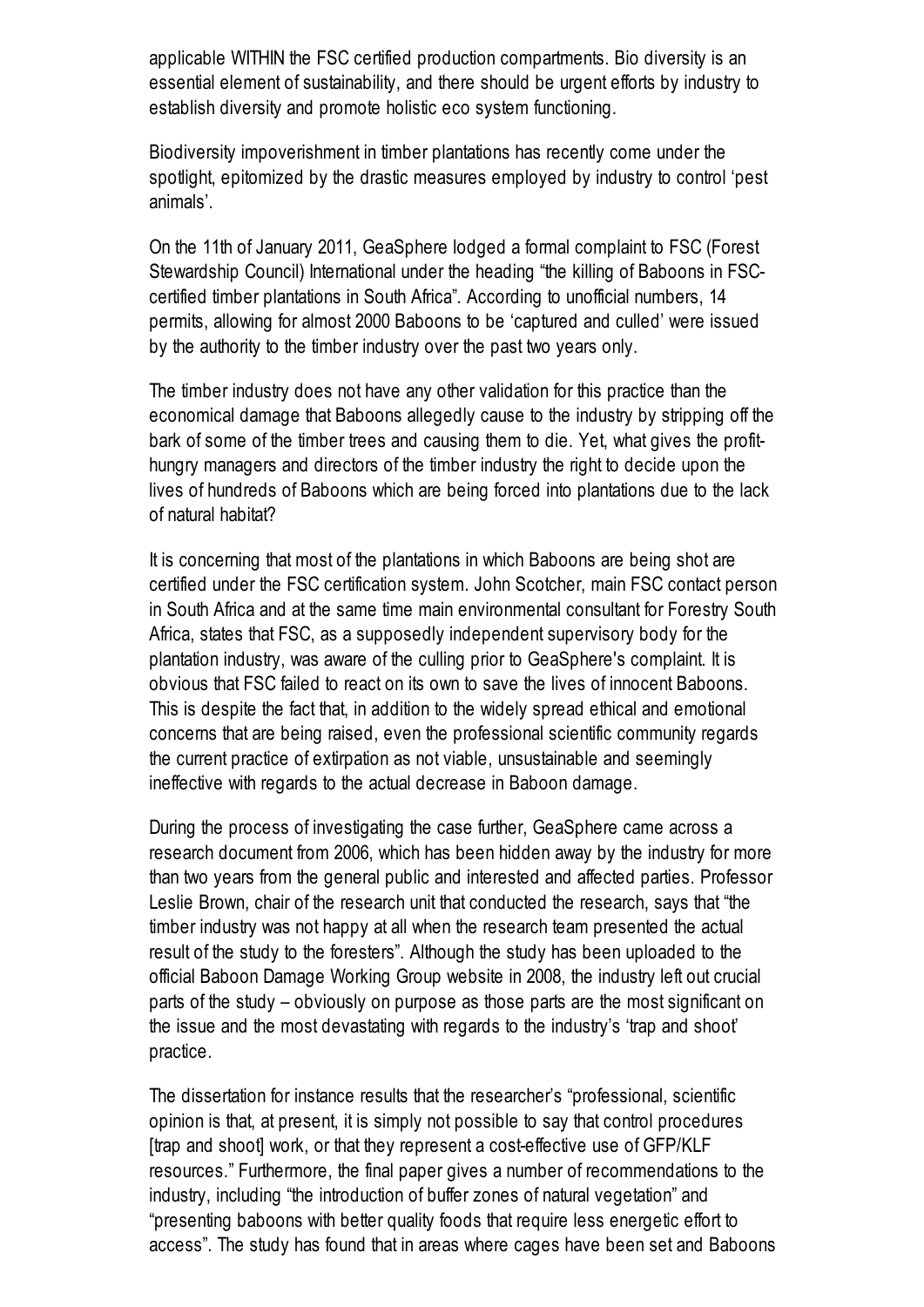have been baited by feeding with maize, the damage to trees increases enormously. It is clear from the study that the current lethal 'capture and cull' method used by the industry to control the Baboon damage is not working and is not sustainable as "the large take-off has conservation implications not only locally but also for surrounding areas."

In light of the scientific evidence revealed by GeaSphere, FSC cannot but act immediately. It is unclear however at this stage if FSC knew about the scientific study mentioned above since 2006 or if the timber industry also decisively kept the Stewardship in the dark. It can yet be expected that John Scotcher, being the main environmental consultant for Forestry South Africa, was aware of the document. "This is just one example where the conflict of interest between Forestry South Africa and FSC becomes clear." GeaSphere immediately acted upon the appearance of the scientific study and demanded Andre de Freitas, Executive Director of FSC International, to make use of his position and to place an immediate moratorium on the killing. They are awaiting reply.

GeaSphere has reason to expect the independent complaints panel, which is formed by FSC at present, to investigate in all directions and to take appropriate action against the parties involved. According to official FSC guidelines the complaints panel will come to a final and binding decision latest in May this year. The FSC will then be responsible to implement any follow-up actions.

By Philip Owen, e-mail [owen@soft.co.za](javascript:location.href=), and Tim Strupat, e-mail [tim@strupat.de](javascript:location.href=) -For more information visit our "Baboon Information Package", [www.geasphere.co.za/articles/fsc\\_baboons.htm](http://www.geasphere.co.za/articles/fsc_baboons.htm)

[index](http://wrm.org.uy/bulletin/163/viewpoint.html#0)

## COMMUNITIES AND FORESTS

#### - The world is watching as the Indonesia-Norway REDD deal stalls

Indonesia is a crucial country for REDD. It has one of the fastest rates of deforestation in the world. And, as a direct result of this deforestation (particularly the destruction of peatswamp forests) Indonesia is the world's third highest emitter of carbon dioxide. There is currently a battle going on over Indonesia's forests between the industries that have long benefited from forest destruction and those who want to see the forest sector overhauled. While REDD is often described as a win-win arrangement, the battle in Indonesia is a distinctly win-lose battle. If the industry wins, the forests and the people living in and near forests lose.

In May 2010, Norway and Indonesia signed a Letter of Intent for a US\$1 billion deal (1) aimed at reducing emissions from deforestation. An important part of the deal is a two-year logging moratorium, which was supposed to start at the beginning of January 2011. In order for the moratorium to be legally binding, Indonesia's President Susilo Bambang Yudhoyono has to sign a decree. Unfortunately, he was presented with not one, but several draft decrees. The moratorium is currently stalled, waiting for Yudhoyono's decision on which decree to sign.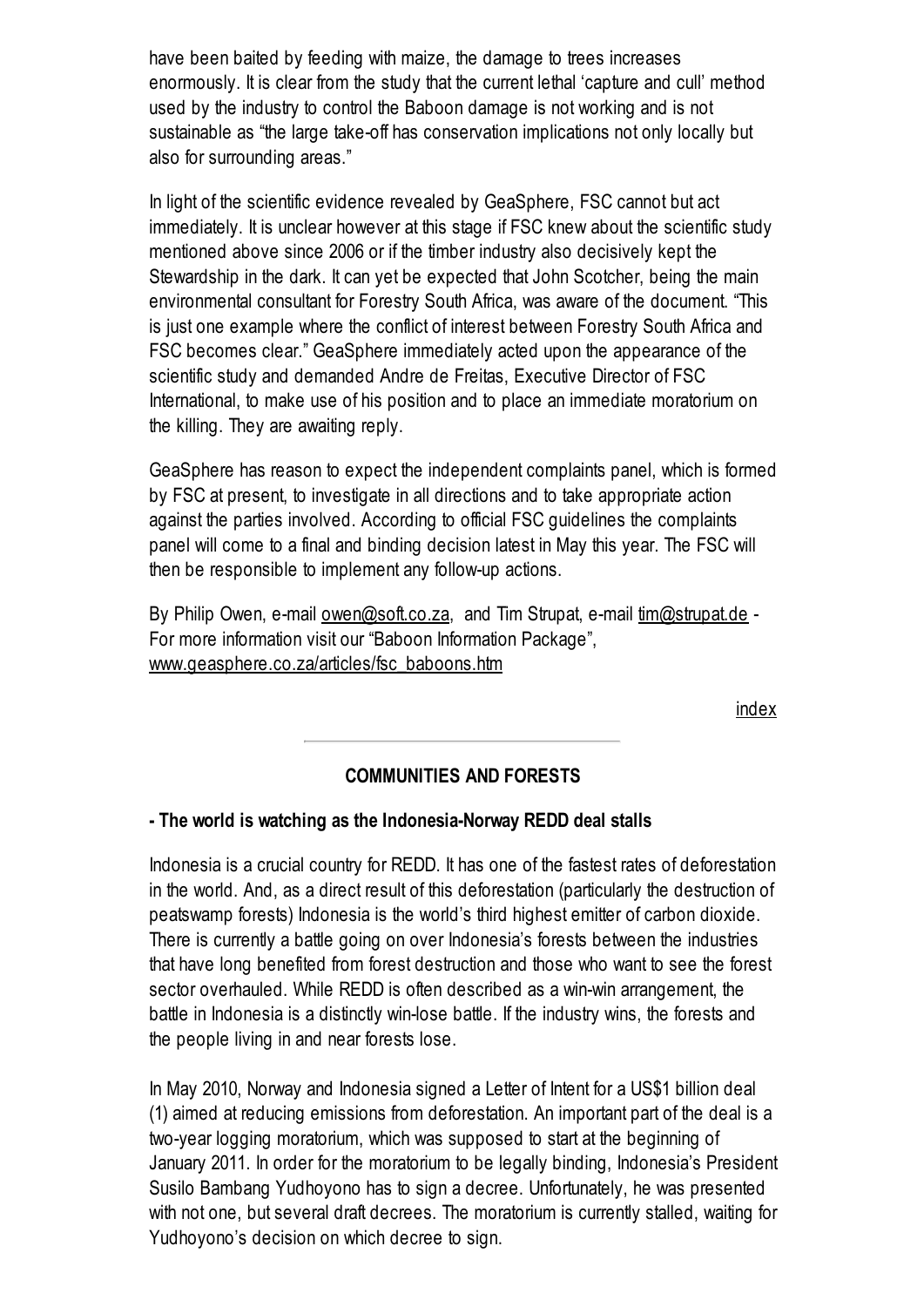There are at least three draft decrees (2) currently in the running to be signed by Yudhoyono. The first was produced on 21 December 2010 by the Ministry of Forestry. The second appeared two days later, written by the REDD-Plus task force (the task force was created in September 2010 as part of the Norway-Indonesia REDD deal). Early in January 2011, the Coordinating Minister for the Economy produced a third draft decree.

There are important differences between the draft decrees. The Ministry of Forestry's draft decree would apply only to primary forests. The Ministry of Economy draft decree follows the Ministry of Forestry's example and also applies only to primary forest.

This would make the moratorium effectively meaningless, as Bernadinus Steni, the program coordinator for climate change and REDD at the Indonesian NGO Huma (Association for Community and Ecology-Based Law Reform), points out. "There would be no changes if the moratorium would only be for primary forests. Even without the moratorium, primary forests have been declared as protected areas," he told (3) the Jakarta Post.

The draft decree from the Ministry of Forestry allows conversion of forests on peat that is less than three metres deep. This means no change from business as usual, as it is already illegal to convert forest on peat deeper than three metres in Indonesia, although this law is often broken by the palm oil and pulp and paper industries.

It gets worse. The Ministry of Forestry draft decree only applies to new contracts. The moratorium applies to "new conversion permits for primary forests and peatland for two years". Forestry Minister Zulkifli Hasan appears to have already decided which of the draft decrees will be signed. In January 2011, he told (4) Antara News that "The moratorium will apply to primary and peat forests," although he did not clarify that forests on peat less than three metres deep could still be destroyed.

Another important part of the Indonesia-Norway REDD deal involves establishing a "degraded lands database". This is no easy task, because what may appear to one person (a forester, for example) as "degraded forest" may be "recovering forest" to another person (a villager managing their community forest or rotational swidden fields, for example).

But even before work on the degraded lands database has started, the Ministry of Forestry's Hadi Daryanto has already decided how much "degraded land" can be destroyed and converted to industrial tree plantations. While the discussion about the various draft decrees was in full flow, he announced (5) that "Indonesia has 35.4 million hectares of degraded forest that we can designate as agricultural and forest concessions."

On 2 January 2011, the Jakarta Globe reported that the Ministry had already decided (6) that 500,000 hectares of concessions are to be issued this year in "previously logged areas".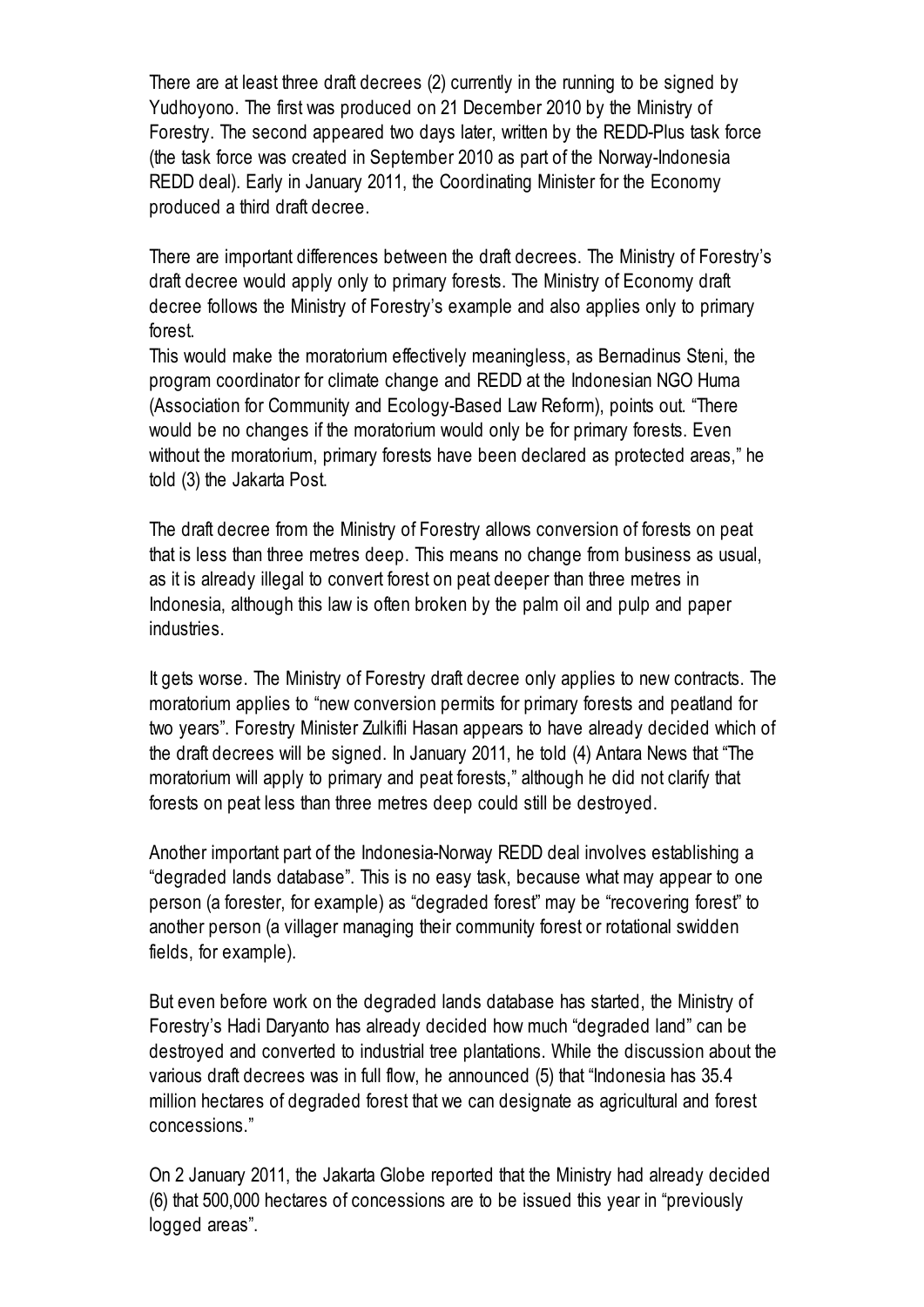According to the head of the REDD-plus task force, Kuntoro Mungkusubroto, part of the reason for the delay in implementing the moratorium was lobbying by business interests. He told (7) Antara News that "Our move [on the forest moratorium] has been sharply observed by lobbyists such as mining companies and oil palm plantations." On 14 January 2011, a group of nine Indonesian-based NGOs put out a press release (8) demanding that the moratorium "be freed from the intervention and pressure of business, politics and corporations." The NGOs are calling for a review of all forest concessions: "100% of the issued permits of forestry business and forestry-related sectors".

Three years ago, Indonesia's President Yudhoyono spoke at the UN climate conference in Bali. "The world is watching," he said. "I beg you, do not let them down." Now the world is watching Yudhoyono to see whether he signs a decree for a two-year logging moratorium or allows loopholes in the legislation big enough to drive a fleet of bulldozers through.

By Chris Lang, http://chrislang.org

\* This article was written one month ago. The Indonesian government has failed to make any progress on implementing the moratorium since then.

(1) [http://www.redd-monitor.org/2010/05/28/norway-indonesia-forest-](http://www.redd-monitor.org/2010/05/28/norway-indonesia-forest-deal-us1-billion-dollars-worth-of-continued-deforestation/)

deal-us1-billion-dollars-worth-of-continued-deforestation/

(2) <http://www.redd-monitor.org/2011/01/12/indonesia-the-two-draft-decrees/>

(3) [http://www.thejakartapost.com/news/2011/01/17/moratorium-'won't-hamper'](http://www.thejakartapost.com/news/2011/01/17/moratorium-%E2%80%98won%E2%80%99t-hamper%E2%80%99-investment.html) investment.html

(4) [http://www.antaranews.com/en/news/66951/govt-to-implement-forest-conversion](http://www.antaranews.com/en/news/66951/govt-to-implement-forest-conversion-moratorium-in-january)moratorium-in-january

(5) [http://www.thejakartaglobe.com/news/forest-concessions-to-be-granted-in-logged](http://www.thejakartaglobe.com/news/forest-concessions-to-be-granted-in-logged-land/414654)land/414654

(6) [http://www.thejakartaglobe.com/news/forest-concessions-to-be-granted-in-logged](http://www.thejakartaglobe.com/news/forest-concessions-to-be-granted-in-logged-land/414654)land/414654

(7) http://www.thejakartapost.com/news/2011/01/12/

[business-interests-blamed-forest-moratorium-delay.html](http://www.thejakartapost.com/news/2011/01/12/business-interests-blamed-forest-moratorium-delay.html)

(8) <http://chrislang.files.wordpress.com/2011/01/press-release-english-version.pdf>

[index](http://wrm.org.uy/bulletin/163/viewpoint.html#0)

# - India: POSCO project approved but the struggle continues

On January 31, 2011, the Indian movement POSCO Pratirodh Sangram Samiti (POSCO Resistance Struggle Movement) issued a press release to denounce Indian Environment Minister Jairam Ramesh's decision to approve the POSCO India Steel-Power Production-Captive Port project

(http://wrm.org.uy/countries/India/OK\_POSCO\_project.pdf).

In previous bulletins (see WRM Bulletins 147, 155, 157) we have disseminated the struggle of POSCO Pratirodh Sangram Samiti against the massive project of Pohang Steel Company (POSCO), a Korean concern largely held by US financial institutions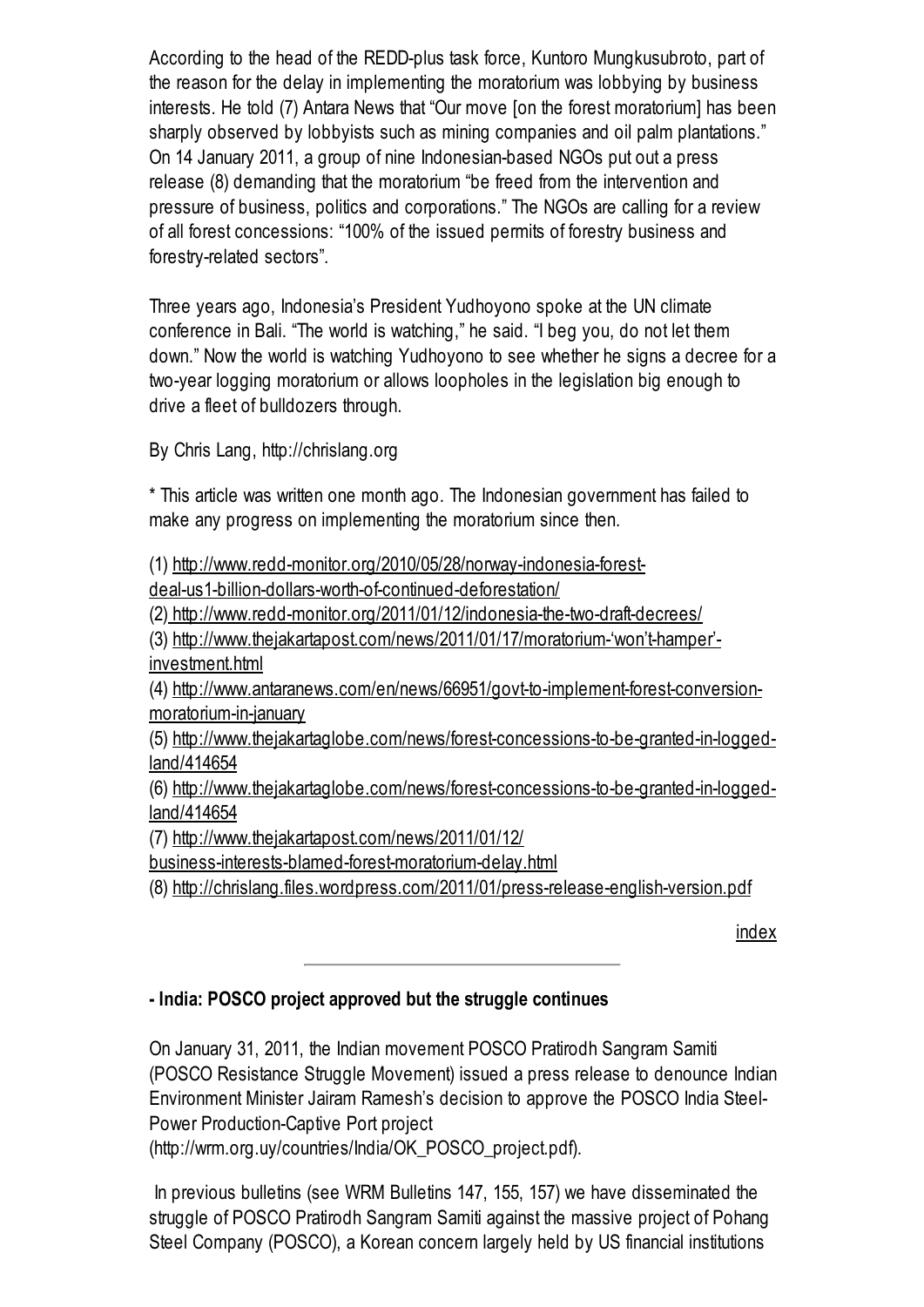already infamous for their lack of social responsibility: Citigroup, Credit Suisse, JP Morgan and Chase.

As the press release of the Indian social movement describes, the company plans to establish "the largest industrial project ever conceived in human history: a 12 MTPA steel plant backed by captive power plant; a captive port (described as "small" but designed to receive the largest commercial ships ever built - of Capesize variety); a large township to accommodate over 100,000 people; a large captive mine in Kandadhar endangering the lives and livelihoods of one of the most traditional tribal communities among many , the Paudi Bhuiyan, (600 MT for local processing and 400 MT for export over 30 years); fresh water intake from over 100 kms away (while denying drinking water to many towns and cities and denying water to large areas of farmland) and extensive road and rail infrastructure to support the project".

The impacts of the megaproject are huge: it will occupy 4,000 acres of pristine coastal and deltaic ecosystems in Jagatsinghpur district of Orissa State including coastal forests. Over 22,000 people will be directly displaced by the steel plant alone. More than 50,000 livelihoods will be affected. Meanwhile POSCO will pay a pittance royalty for the iron ore extracted and will get unprecedented profits from the plunder of India's natural resources. The amount of loss will be huge in the mining area if the permission for mining is given.

There have been tremendous solidarity processes for the ground resistance that the POSCO Pratirodh Sangram Samiti has been spearheading for more than five years now often facing state repression. This has helped in building a strong pressure group at national and international levels. More recently, two studies looking at the technical sides of the project vis-à-vis its impact on the people and biodiversity carried out by Mining Zone Peoples' Solidarity Group and Environmental Support Group brought out major loopholes not only in the planning of the project but also in the whole intent of the project. Various social formations such as POSCO Pratirodh Solidarity with activists, academics, journalists, researchers and others has been providing much needed inputs to the struggle on a sustained basis. The National Forum of Forest People and Forest Workers (NFFPFW) and Campaign for Survival and Dignity (CSD) have been bringing forth the issue of non-implementation of the Forest Rights Act, 2006 in the project area by the state and have condemned the decision by the MoEF clearing the project despite two of its own committees recommending against it. This permission goes against the letter and spirit of the so called historic Forest Rights Act of 2006.

The Indian communities in Orissa are well aware that with this steel project, POSCO would regain its total investment in only 8 years while precious resources – fertile farmland, iron ore and water – will be plundered. "What India would be left with is the toxic residue of its dirty ore processing, while the refined ore (perhaps not even the finished steel) would be exported to Korea and elsewhere to add more value to POSCO's profits. This is not merely a flight of the nation's natural wealth but also a massive planned political exercise for erosion of financial resources with questionable legal sanction" claim POSCO Pratirodh Sangram Samiti.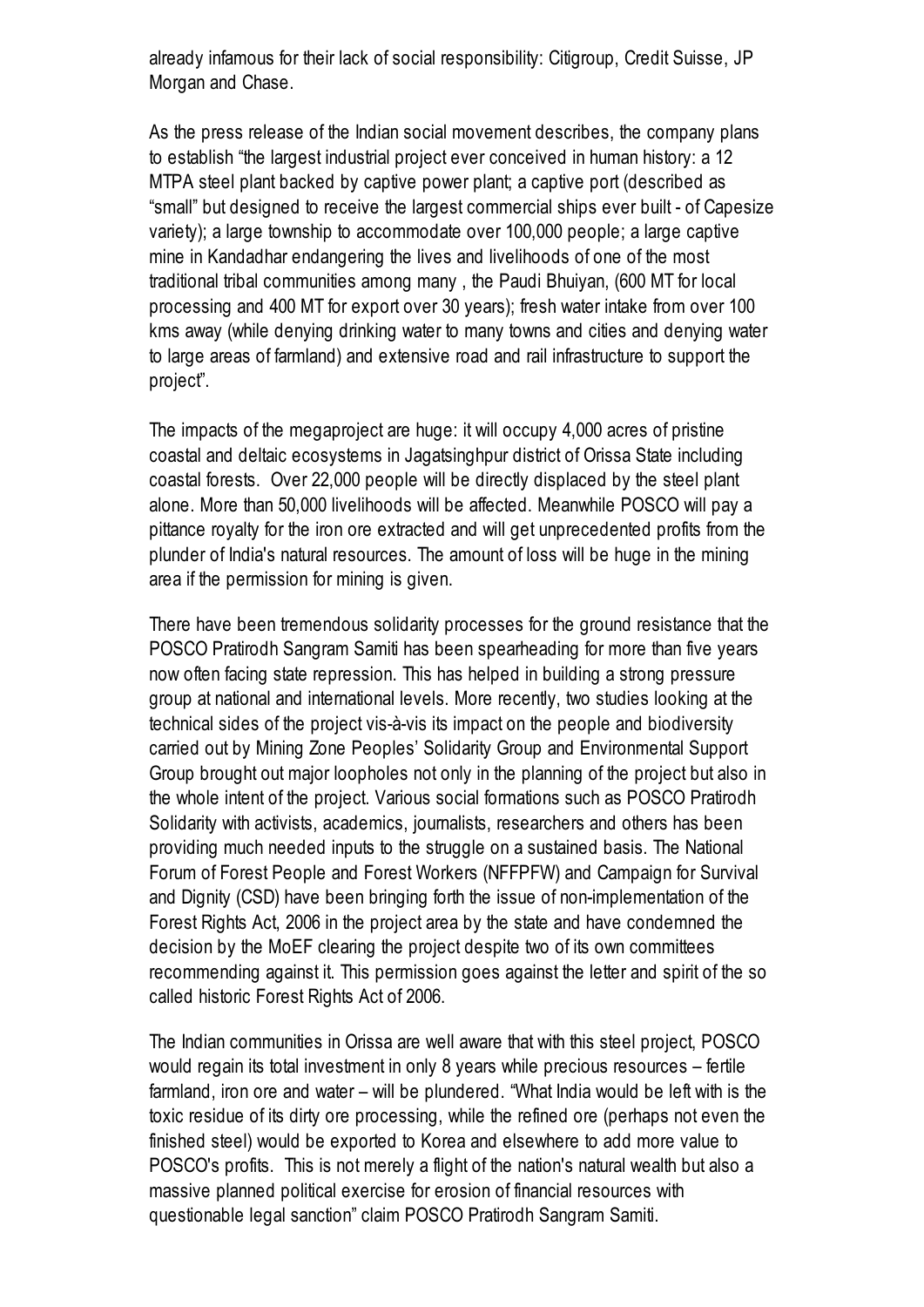That is why even though POSCO's project in Orissa has been approved, Pratirodh Sangram Samiti announces that "the struggle against POSCO in Jagatsinghpur will continue. The struggle against exploitation of tribal, farming and fishing communities of Orissa will continue".

Indian social movements across the country have initiated multiple actions at various levels, showing solidarity to the movement against POSCO and press the Government to scrap the project.

Article based on information provided by Mamata Dash, National Forum of Forest People and Forest Workers (NFFPFW), e-mail: [mamata68@gmail.com](javascript:location.href=)

[index](http://wrm.org.uy/bulletin/163/viewpoint.html#0)

## - APP and Cartiere Pigna try to intimidate social denounces in Italy of deforestation in Indonesia

Asia Pulp & Paper (APP) is a giant pulp and paper company with a notorious ecocriminal record. It is responsible of deforesting Indonesian forests and peatlands in Riau province, Sumatra, destroying the territory and livelihoods of indigenous communities who have been living there for centuries and threatening the survival of some of them as well as leading Sumatran tigers, elephants and orangutans to the verge of extinction. On top of that APP has been causing the emission of millions of tons of greenhouse gas liberated from the clearance of peat forests that once the soil is drained it oxidizes. As a result Indonesia occupies the third place (behind China and the U.S.) of greenhouse gas emitters.All this destruction serves the purpose of supplying wood to markets mainly in Northern countries.

Aware that consumption is equally responsible for the state of forests, forest people and global climate, last year the Italian environmental organization Terra! exposed the link between the Italian paper manufacturer Cartiere Pigna and the deforestation of Indonesian rainforests carried out by APP (http://www.terraonlus.it/en/forests/274pigna-foreste and [http://www.terraonlus.it/en/forests/314-cartiere-pigna-legate-al](http://www.terraonlus.it/en/forests/274-pigna-foreste)colosso-cartario-asiatico-app).

Cartiere Pigna's reaction was to deny any link with the Indonesian company APP and to sue Terra! for slander and damages to its corporate reputation. Terra! produced not only details of billing documents that prove that Pigna is a customer of APP but also test results (via IPS testing) proving that Pigna's products contain fibres coming from tropical deforestation (mixed tropical hardwood) and from plantations related to deforestation (acacia).

Despite Pigna had to admit it was a customer of APP, due to technicalities and convoluted laws Terra! was convicted for having told the truth and sentenced to pay €20,000 plus expenses, thereby putting the association at risk of closure.

Behind Pigna, APP is trying to intimidate any critical voice and this sets a very dangerous precedent for the social groups and movements as well as the civil society as a whole who has to watch every corporate activity that puts in peril the